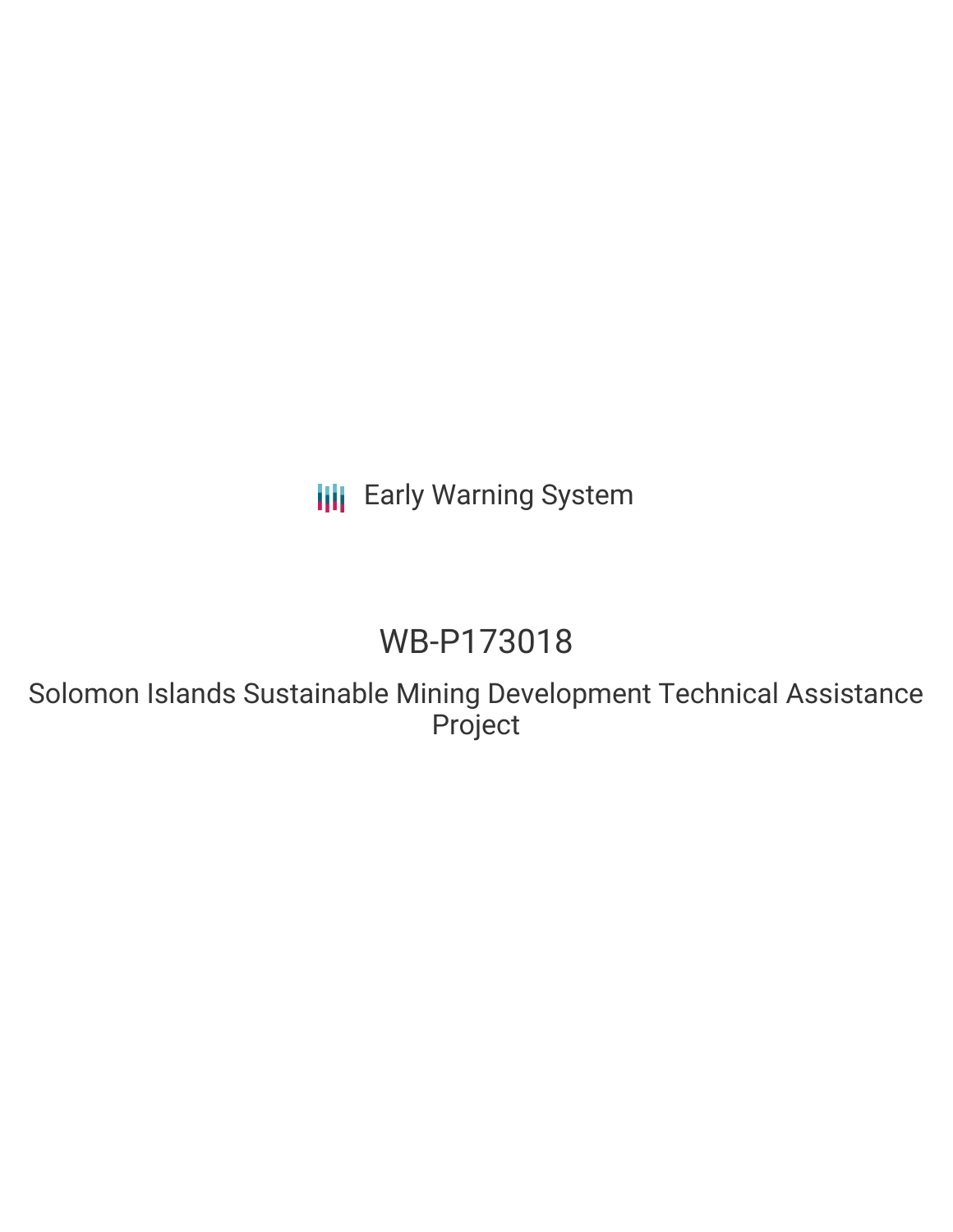

### **Quick Facts**

| <b>Countries</b>               | Solomon Islands               |
|--------------------------------|-------------------------------|
| <b>Financial Institutions</b>  | World Bank (WB)               |
| <b>Status</b>                  | Proposed                      |
| <b>Bank Risk Rating</b>        | A                             |
| <b>Voting Date</b>             | 2020-12-01                    |
| <b>Borrower</b>                | Government of Solomon Islands |
| <b>Sectors</b>                 | Mining                        |
| <b>Investment Type(s)</b>      | Grant                         |
| <b>Investment Amount (USD)</b> | $$5.00$ million               |
| <b>Project Cost (USD)</b>      | $$5.00$ million               |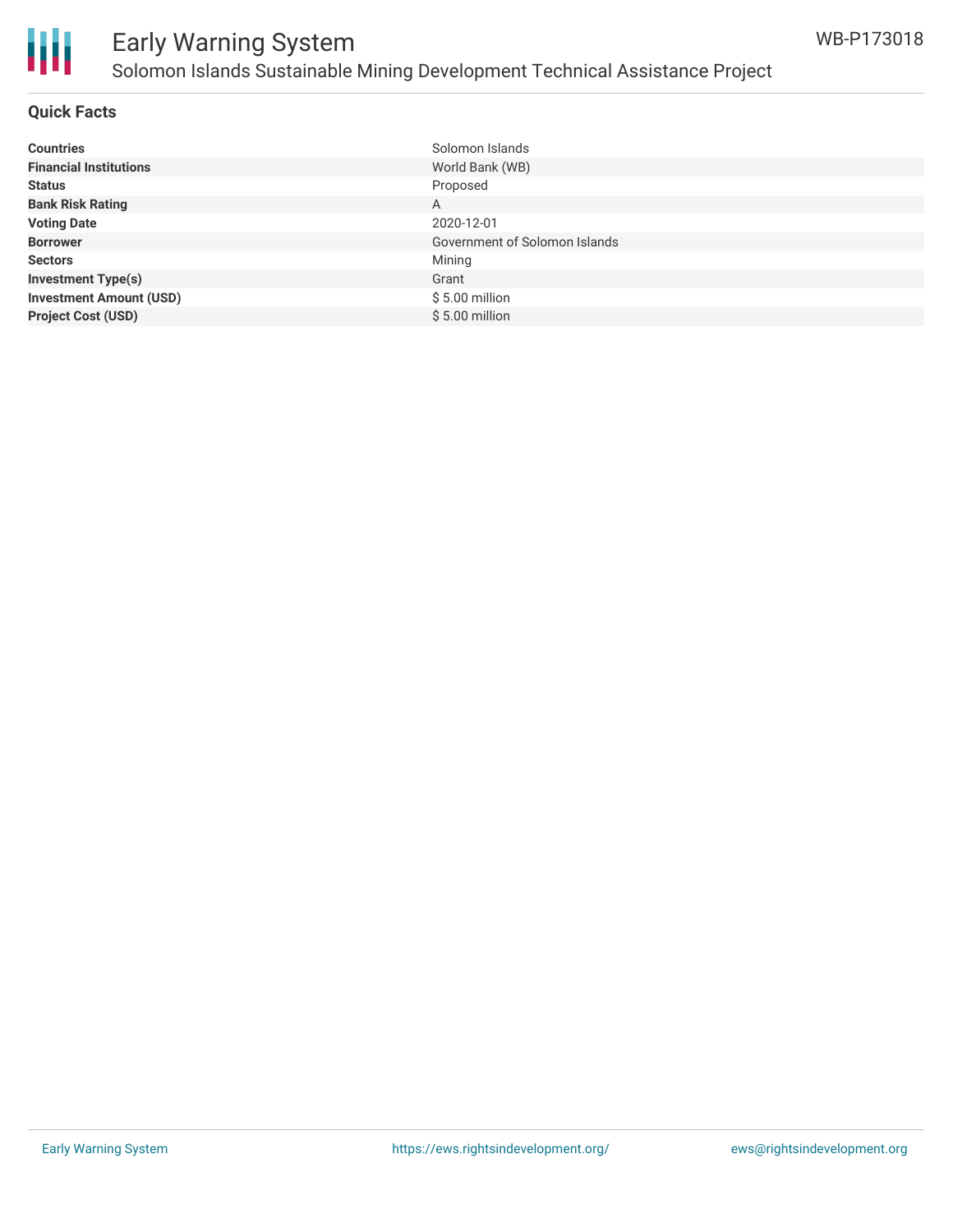

# Early Warning System Solomon Islands Sustainable Mining Development Technical Assistance Project

## **Project Description**

According to the bank's documents, the proposed project aims "To build capacity of SIG to achieve sustainable mining investment and benefit flows"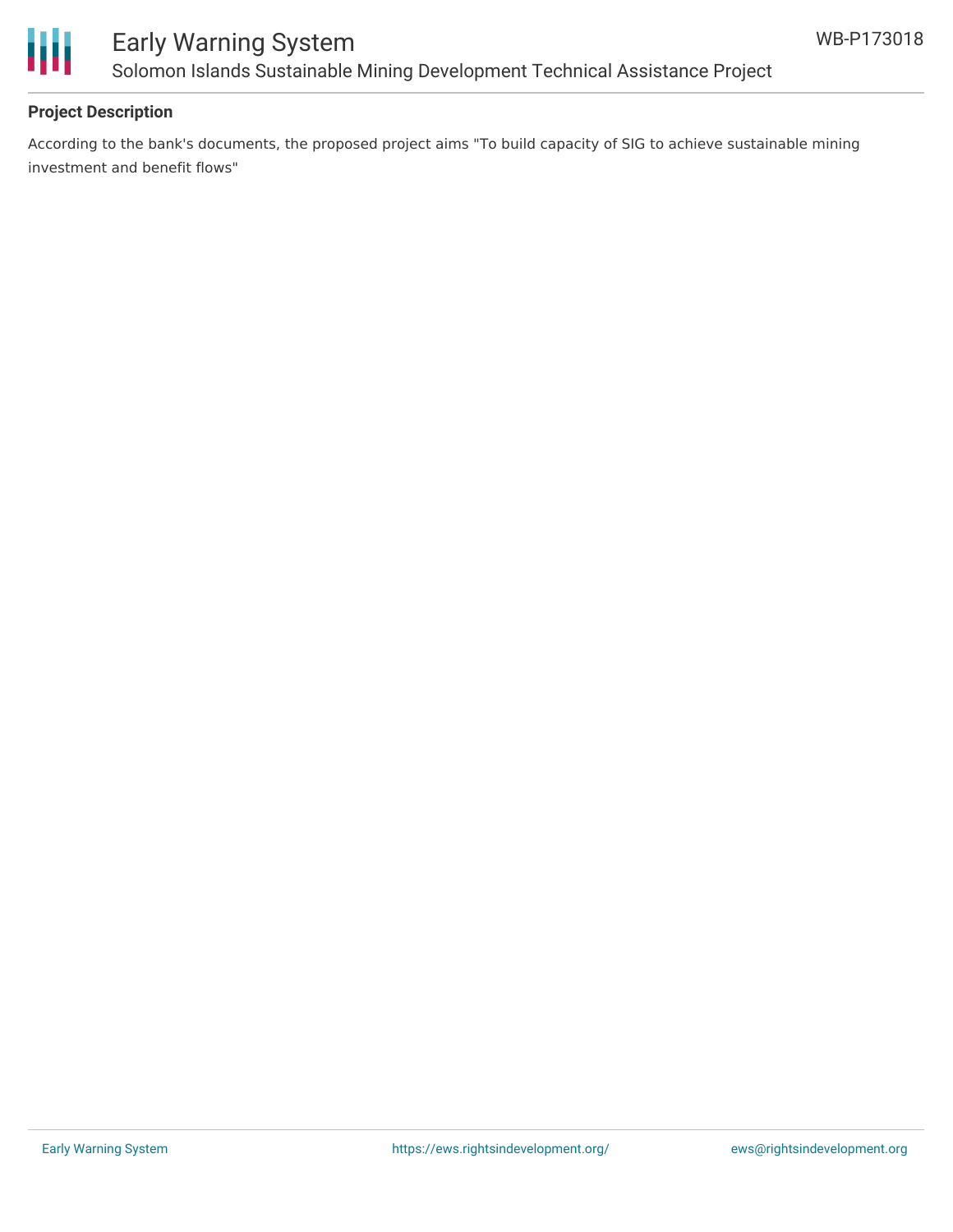

# Early Warning System Solomon Islands Sustainable Mining Development Technical Assistance Project

### **Investment Description**

World Bank (WB)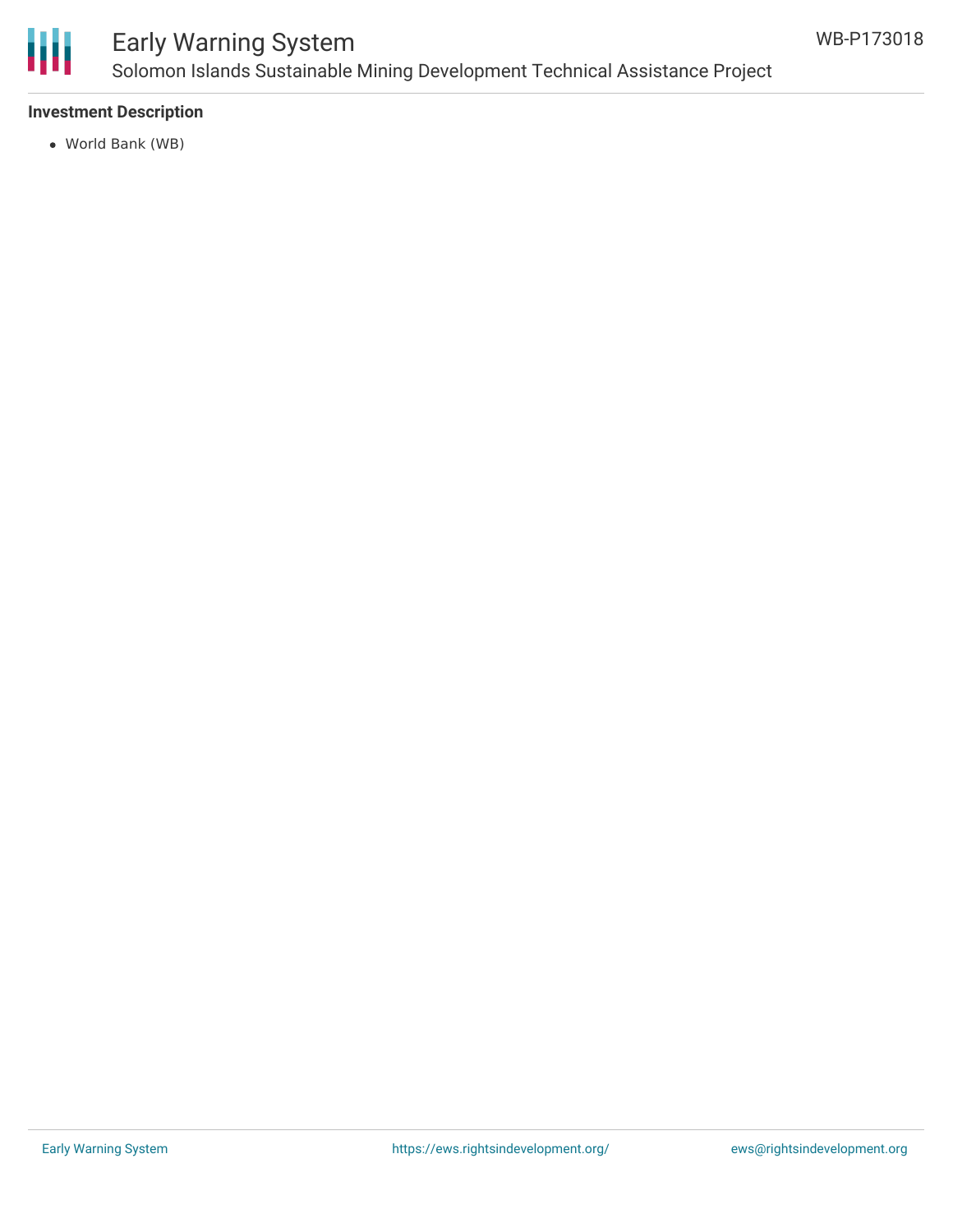

## **Contact Information**

World Bank Bryan Christopher Land, Lead Oil and Gas Specialist +1-202-458-5391, bland@worldbank.org Wilfred Lus, Sr Mining Spec. 5787+1117 / 675-0-3217111, [wlus@worldbank.org](mailto:wlus@worldbank.org) Borrower:Ministry of Finance and Treasury Implementing Agency:Ministry of Mines, Energy and Rural Electrification

#### ACCESS TO INFORMATION

To submit an information request for project information, you will have to create an account to access the Access to Information request form. You can learn more about this process at: https://www.worldbank.org/en/access-toinformation/request-submission

#### ACCOUNTABILITY MECHANISM OF THE WORLD BANK

The World Bank Inspection Panel is the independent complaint mechanism and fact-finding body for people who believe they are likely to be, or have been, adversely affected by a World Bank-financed project. If you submit a complaint to the Inspection Panel, they may investigate to assess whether the World Bank is following its own policies and procedures for preventing harm to people or the environment. You can contact the Inspection Panel or submit a complaint by emailing ipanel@worldbank.org. Information on how to file a complaint and a complaint request form are available at: https://www.inspectionpanel.org/how-tofile-complaint